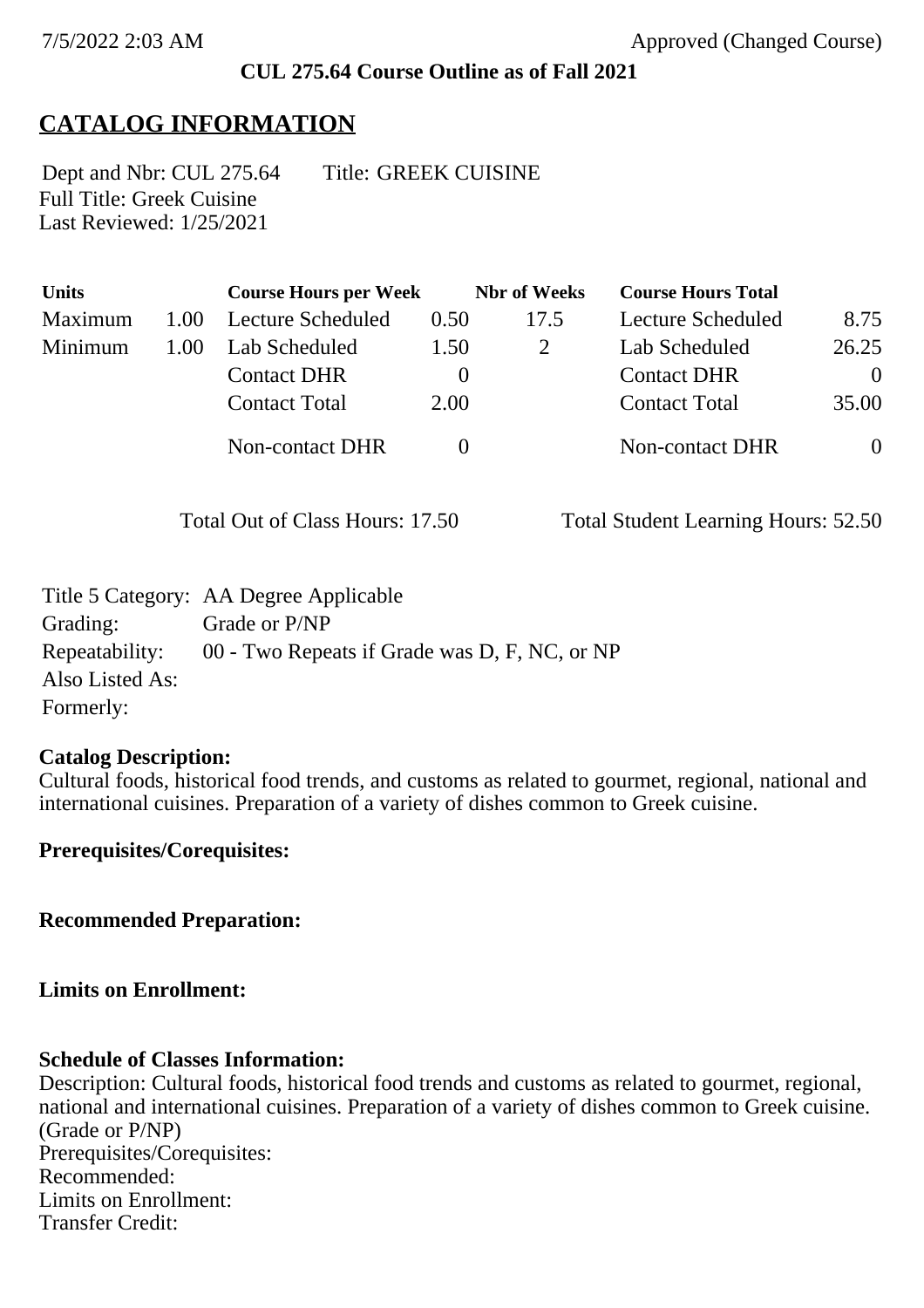# **ARTICULATION, MAJOR, and CERTIFICATION INFORMATION:**

| <b>AS Degree:</b><br><b>CSU GE:</b> | Area<br><b>Transfer Area</b> | Effective:<br>Effective: | Inactive:<br>Inactive: |
|-------------------------------------|------------------------------|--------------------------|------------------------|
| IGETC:                              | <b>Transfer Area</b>         | Effective:               | Inactive:              |
| <b>CSU Transfer:</b>                | Effective:                   | Inactive:                |                        |
| <b>UC</b> Transfer:                 | Effective:                   | Inactive:                |                        |

### **CID:**

**Certificate/Major Applicable:** 

[Major Applicable Course](SR_ClassCheck.aspx?CourseKey=CUL275.64)

# **COURSE CONTENT**

### **Student Learning Outcomes:**

Upon completion of the course, students will be able to:

1. Prepare a variety of dishes common to a particular ethnic cuisine using locally available products.

## **Objectives:**

Students will be able to:

1. Define and describe the differences among ethnic cuisine, regional cuisine, and national cuisine.

2. Utilize a variety of cooking techniques to prepare recipes.

3. Select and utilize appropriate cooking and service wares to prepare andserve recipes.

4. Select ingredients based on geographical location and climate and utilize them to prepare dishes common to a particular ethnic cuisine.

5. Describe the eating patterns and lifestyles common to a particular ethnic cuisine.

6. Discuss the historical influences of other countries and cuisines on a particular ethnic cuisine.

7. Identify and describe the ways foods are used for nutritional, medicinal and/or ceremonial/religious purposes.

## **Topics and Scope:**

- I. Definitions
	- A. National cuisine
	- B. Regional cuisine
	- C. Ethnic cuisine
	- D. Cooking terminology
- II. Styles of Cooking
	- A. Dry heat
	- B. Moist heat
	- C. Combination cooking
- III. Cooking Equipment
	- A. Pots and pans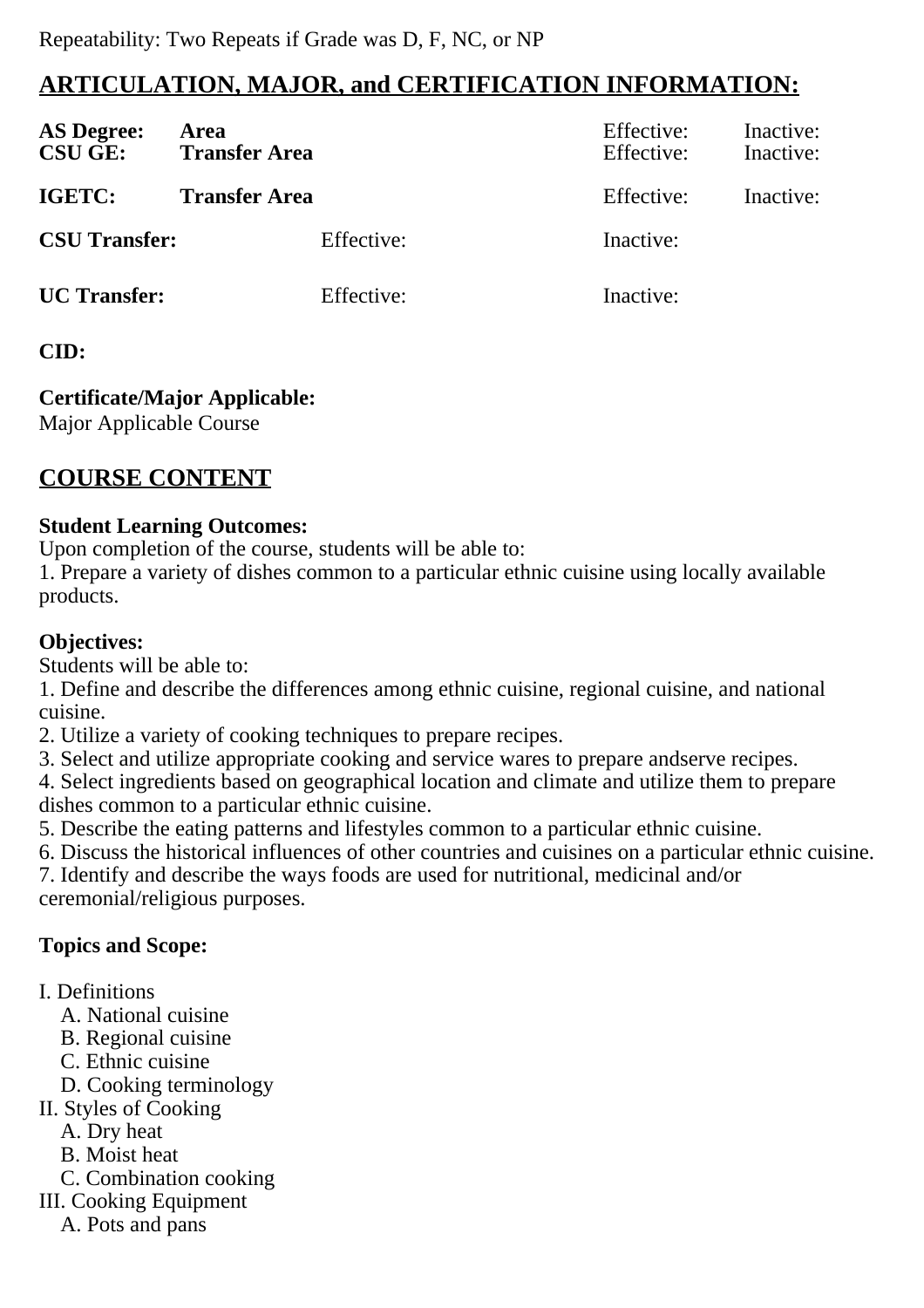- B. Ovens and stoves
- C. Utensils
- D. Serving bowls and platters
- IV. Ingredients Based on Geographical Location and Climate
	- A. Fresh
	- B. Dried
	- C. Canned
	- D. Frozen
	- E. Seasonal
	- F. Herbs and spices
	- G. Oils and vinegars
- V. Eating Patterns and Lifestyles
	- A. Vegetarian
	- B. Meat based diet
	- C. Stationary vs. mobile
	- D. Home cooking vs. prepared foods
	- E. Environmental and health-related considerations
- VI. Historical Influences of Other Countries and Cuisines
	- A. Immigration
	- B. Politics/colonialization
	- C. Religion
	- D. Environment
	- E. Geography
	- F. Trade/commerce
- VII. Foods Used for Specific Purposes
	- A. Nutritional
	- B. Medicinal
	- C. Ceremonial/religious

Concepts presented in lecture are applied and practiced in lab.

## **Assignment:**

Lecture Related Assignments:

- 1. Weekly reading (3-5 pages)
- 2. Keep a recipe journal
- 3. Three to four cuisine worksheets

Lab Related Assignments:

- 1. Prepare weekly recipes (6-8)
- 2. Recipe evaluation worksheets (6-8)

# **Methods of Evaluation/Basis of Grade:**

**Writing:** Assessment tools that demonstrate writing skills and/or require students to select, organize and explain ideas in writing.

Cuisine worksheets Writing Number 2006

 $10 - 20\%$